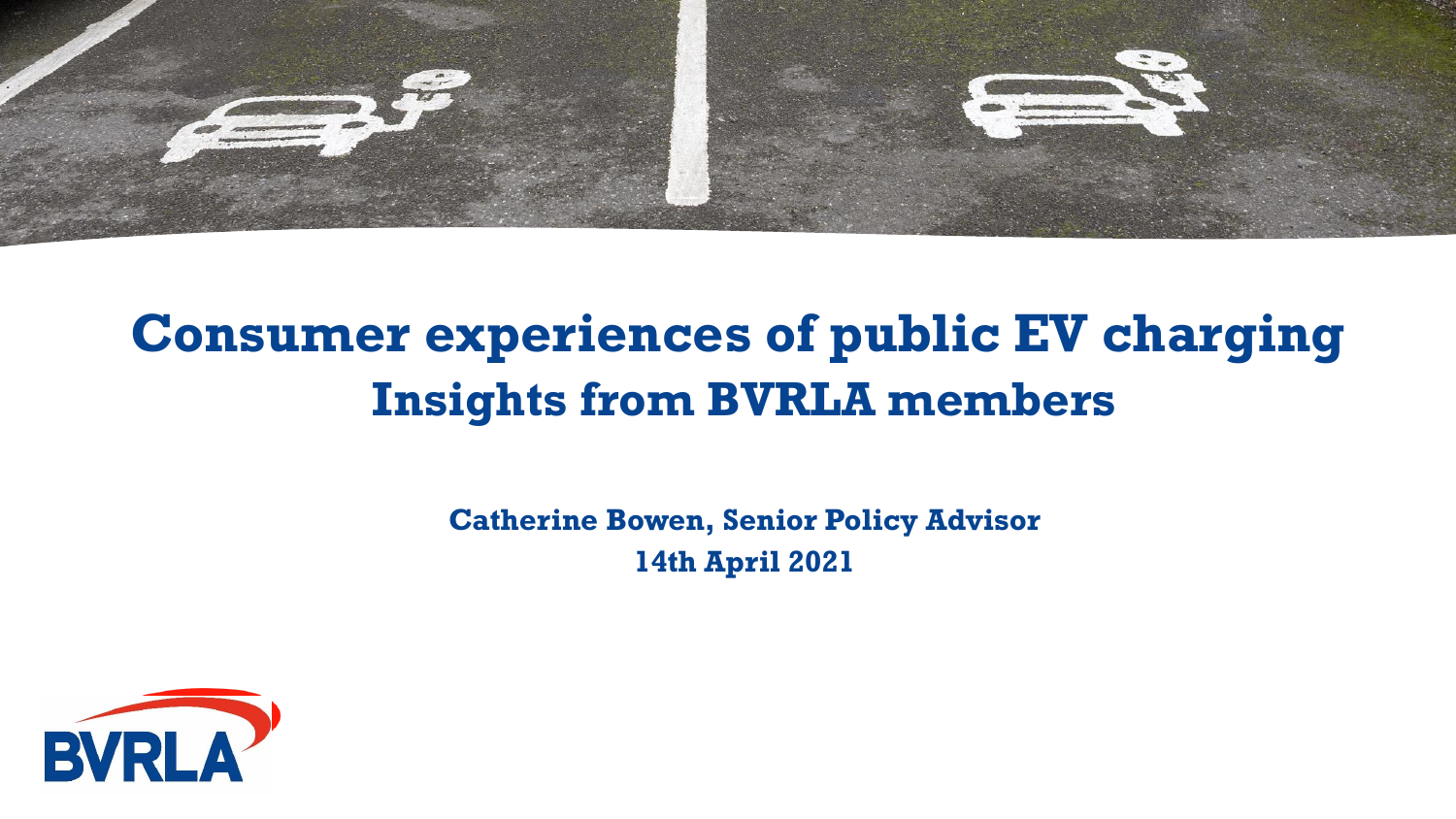## **About us**

- Represents the demand side of the automotive industry
- Own and operating four million cars, vans and trucks
- Leasing, rental, car club, subscriptions & fleet management
- Responsible for 50%+ of new vehicle registrations
- Responsible for 80% of BEV registrations by 2025
- BVRLA members are committed to supporting decarbonisation and have a critical role to play in accelerating the uptake of zero emission transport





#### 974 Members in 2020

Representing the demand-side of the automotive industry

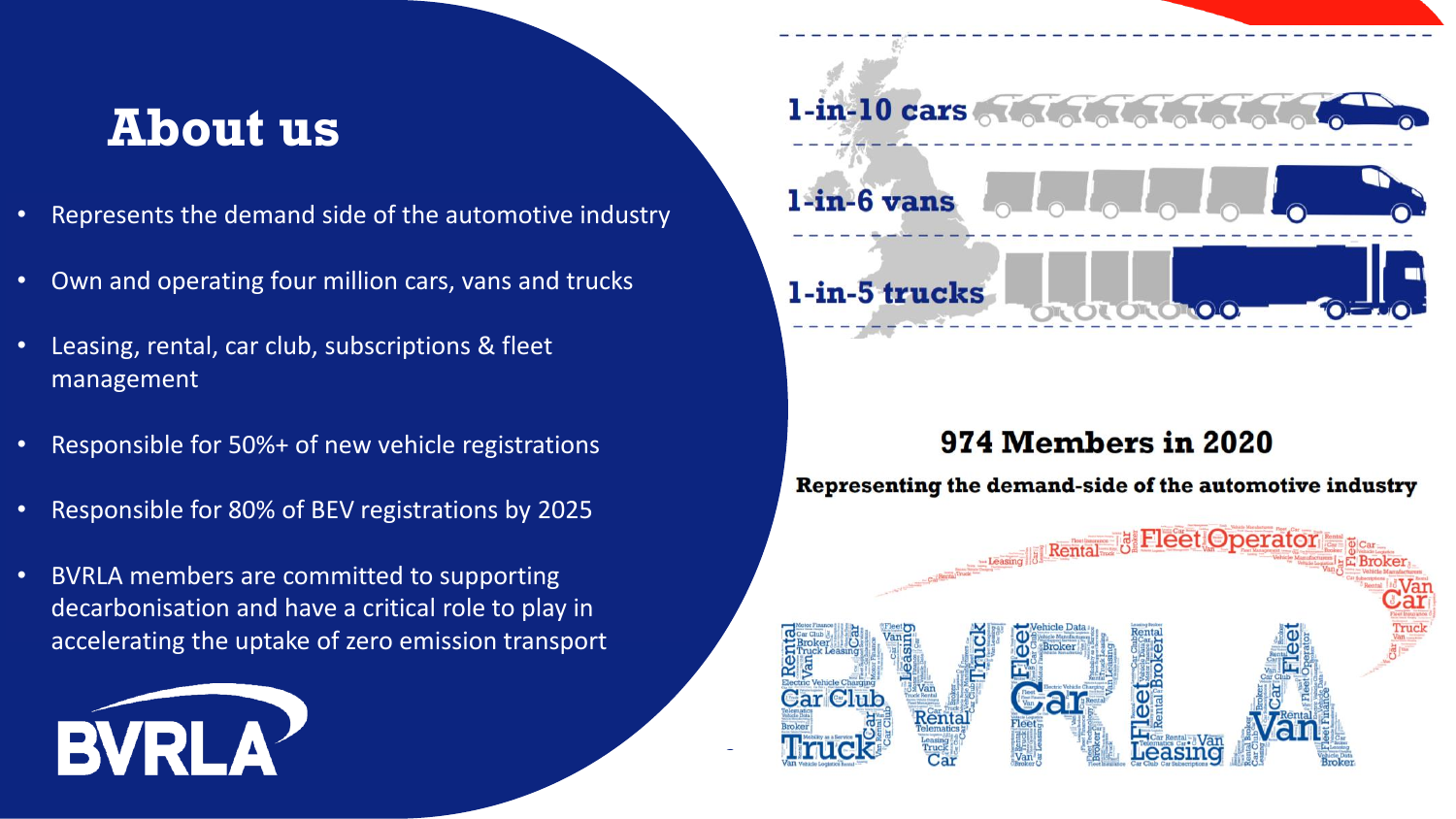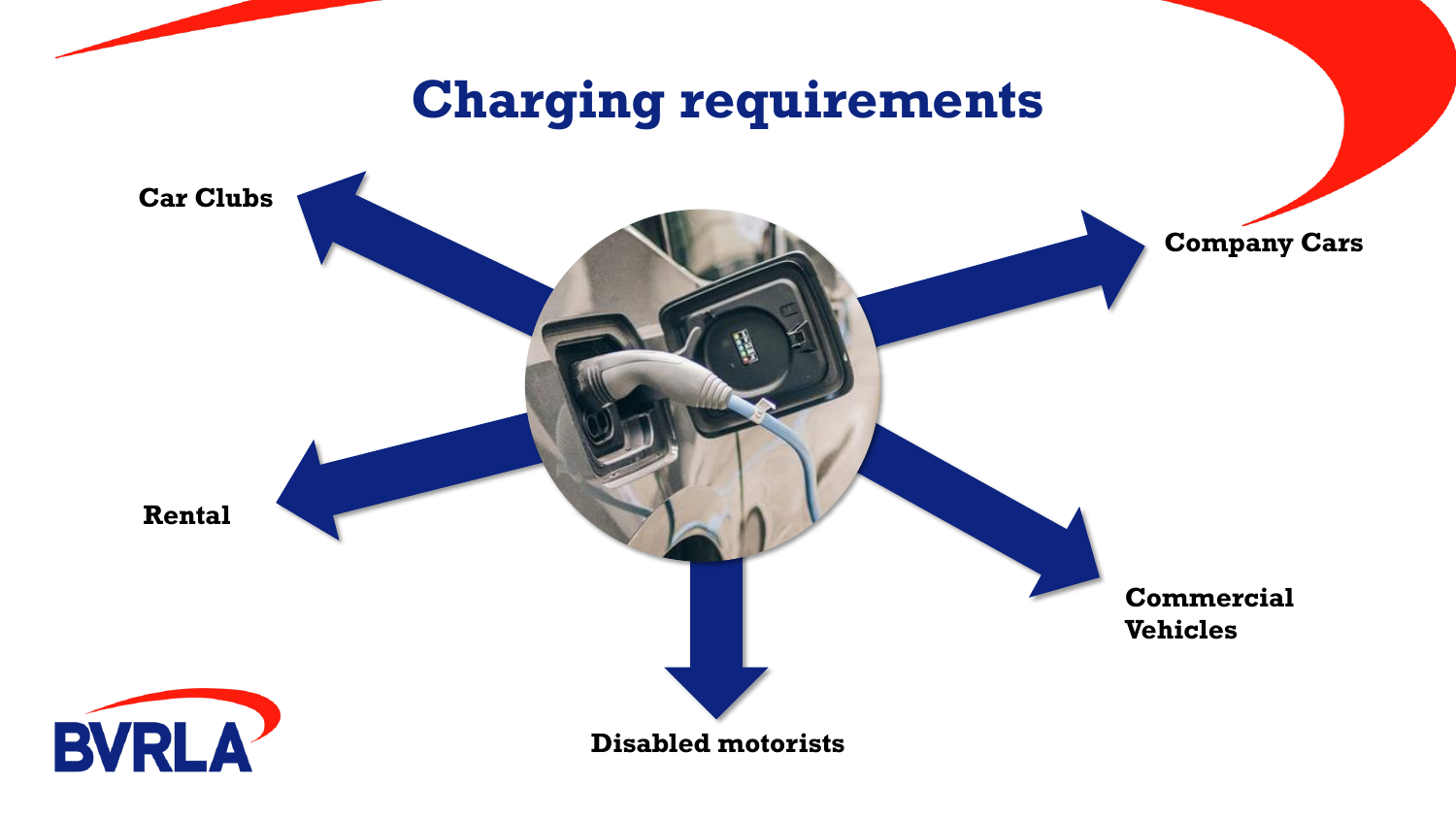

#### **Payments**

- Downloading an app should not be pre-requisite
- Needs to be as easy as filling up
- Support proposals for contactless payment but other means still relevant - monthly via invoicing
- Plug & Charge ideal solution for fleets
- Some see recharge card as short-term solution only

## **Pricing Transparency**

- Critical issue that needs to be addressed
- Often little to no information ahead of arriving at the chargepoint
- Mandate of kw/h metric much needed consistency
- Need for clarity on overstay and parking charges
- Intervening body dispute resolution
- Minimum standards for display of information costs  $\&$  energy used

## **Reliability**

- Reliability standards very welcome
- Concern over 99% and possible neglect older chargepoints or low usage
- Significant impact rural locations, commercial & disabled users
- Accept exemptions where factors are out of the control of the CPO
- 24/7 support would provide assurances over safety and to disabled users